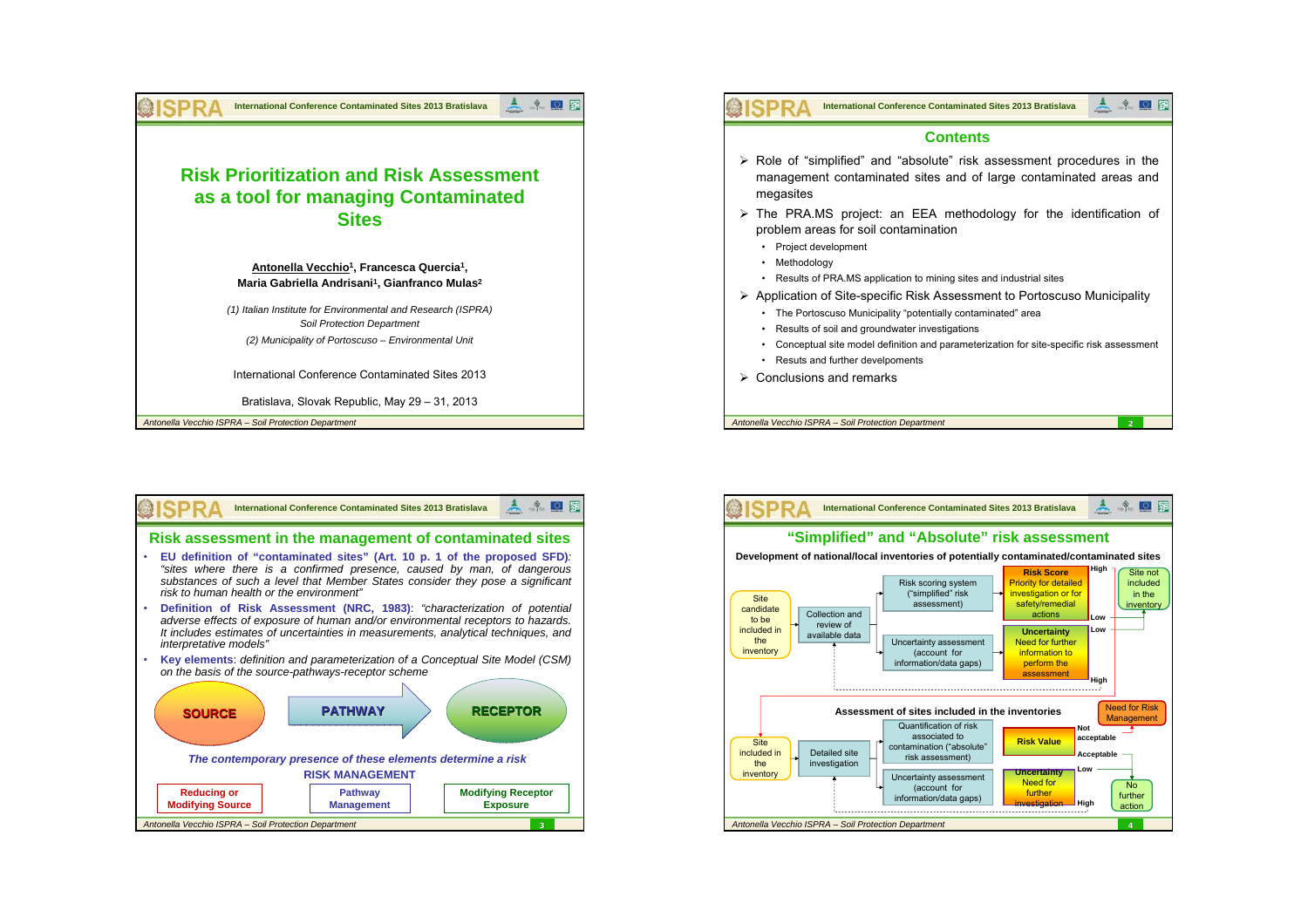

| <b>International Conference Contaminated Sites 2013 Bratislava</b>                                                           |
|------------------------------------------------------------------------------------------------------------------------------|
| <b>Project Development</b>                                                                                                   |
| <b>Comparison of Preliminary Risk Assessment</b><br>methods used in Europe and overseas                                      |
|                                                                                                                              |
| Identification of indicators and parameters<br>used by each method. Development of a<br>database. Parameters 'harmonization' |
|                                                                                                                              |
| Selection of main indicators and parameters needed for<br>PRA.MS risk evaluation on the basis of:                            |
| · 'harmonized parameters'                                                                                                    |
| contaminated sites and GIS data availability at EU level                                                                     |
| <b>Formulation of the</b><br>methodology                                                                                     |
| Application of the methodology to selected sites in<br>Europe and development of maps of potential problem                   |
| areas                                                                                                                        |
| Antonella Vecchio ISPRA - Soil Protection Department                                                                         |



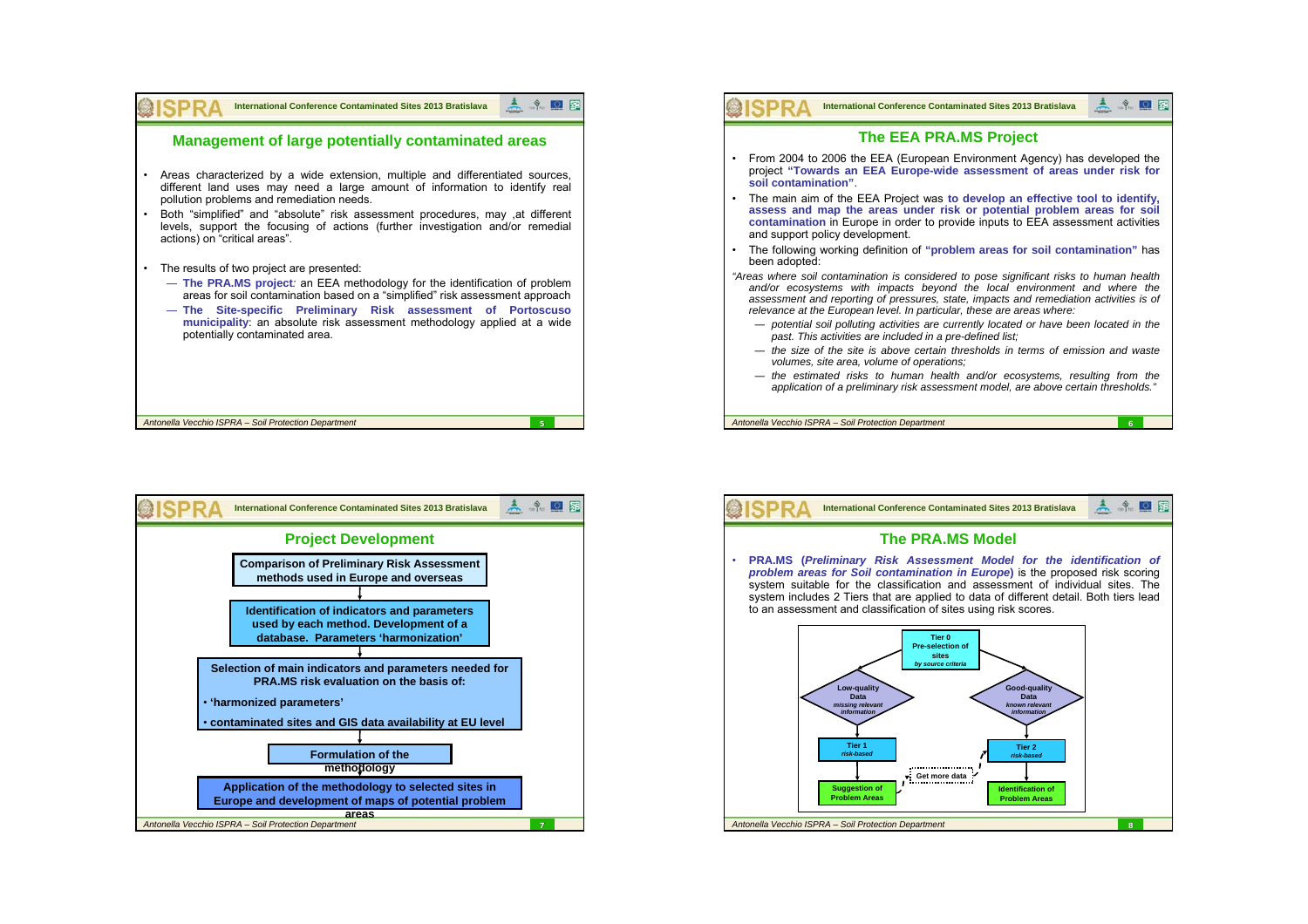



|                                                                                              | <b>Parameters adopted in the PRA.MS Model</b>                 |                 |
|----------------------------------------------------------------------------------------------|---------------------------------------------------------------|-----------------|
| Toxicity of contaminants (Risk Phrases)                                                      | Disposal type                                                 |                 |
| Waste mass                                                                                   | Engineered Containment for GW (Containment for GW)            | <b>SOURCE</b>   |
| Waste volume                                                                                 | Engineered containment measures for SW (Containment for SW)   |                 |
| Source area (Contaminated soil area)                                                         | Engineered containment measures for Air (Containment for Air) |                 |
| Source volume (Contaminated soil volume)                                                     | Engineered containment measures for soil (Containment for DC) |                 |
| Site area                                                                                    |                                                               |                 |
| Known release to GW                                                                          | Slope                                                         | PATHWAN         |
| Known release in Air                                                                         | Flooding return                                               |                 |
| Known release to SW                                                                          | Surface water flow rate                                       |                 |
| Lithology of the unsaturated zone                                                            | Surface water body type                                       |                 |
| Thickness of the lowest hydraulic conductivity layer (Thickness of<br>the impermeable layer) | Henry's law constant                                          |                 |
| Presence of any impermeable layer                                                            | Vapour pressure                                               |                 |
| Aquifer depth from surface                                                                   | Mean annual temperature                                       |                 |
| Water solubility                                                                             | Mean annual wind velocity                                     |                 |
| Mean annual precipitation                                                                    |                                                               |                 |
| Distance of nearest well for GW from the source                                              | Groundwater use                                               | <b>RECEPTOR</b> |
| Minimum distance from surface body (Minimum distance from<br>surface water body)             | Surface water use                                             |                 |
| Distance to the nearest residential area                                                     | I and use at site                                             |                 |

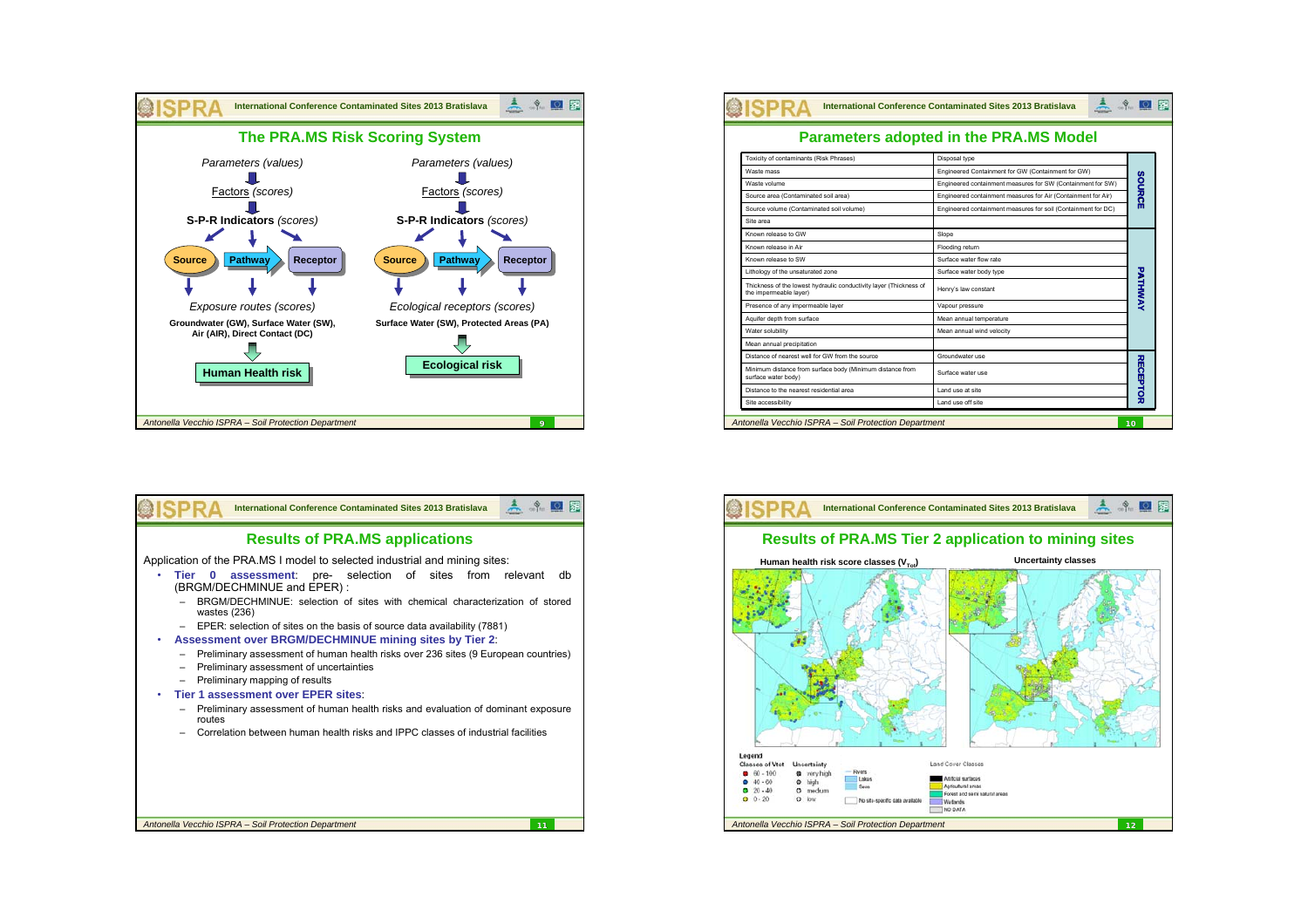





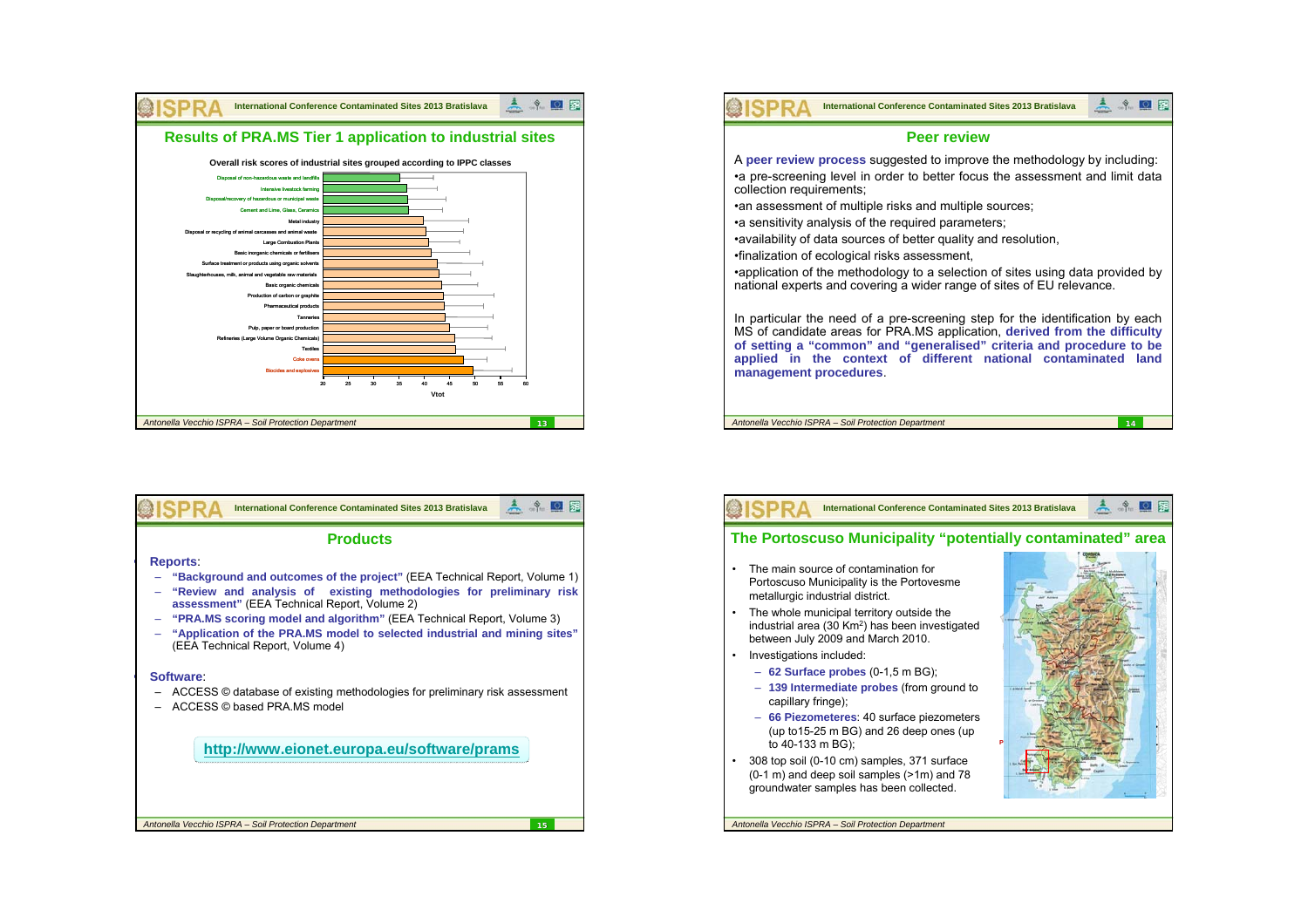